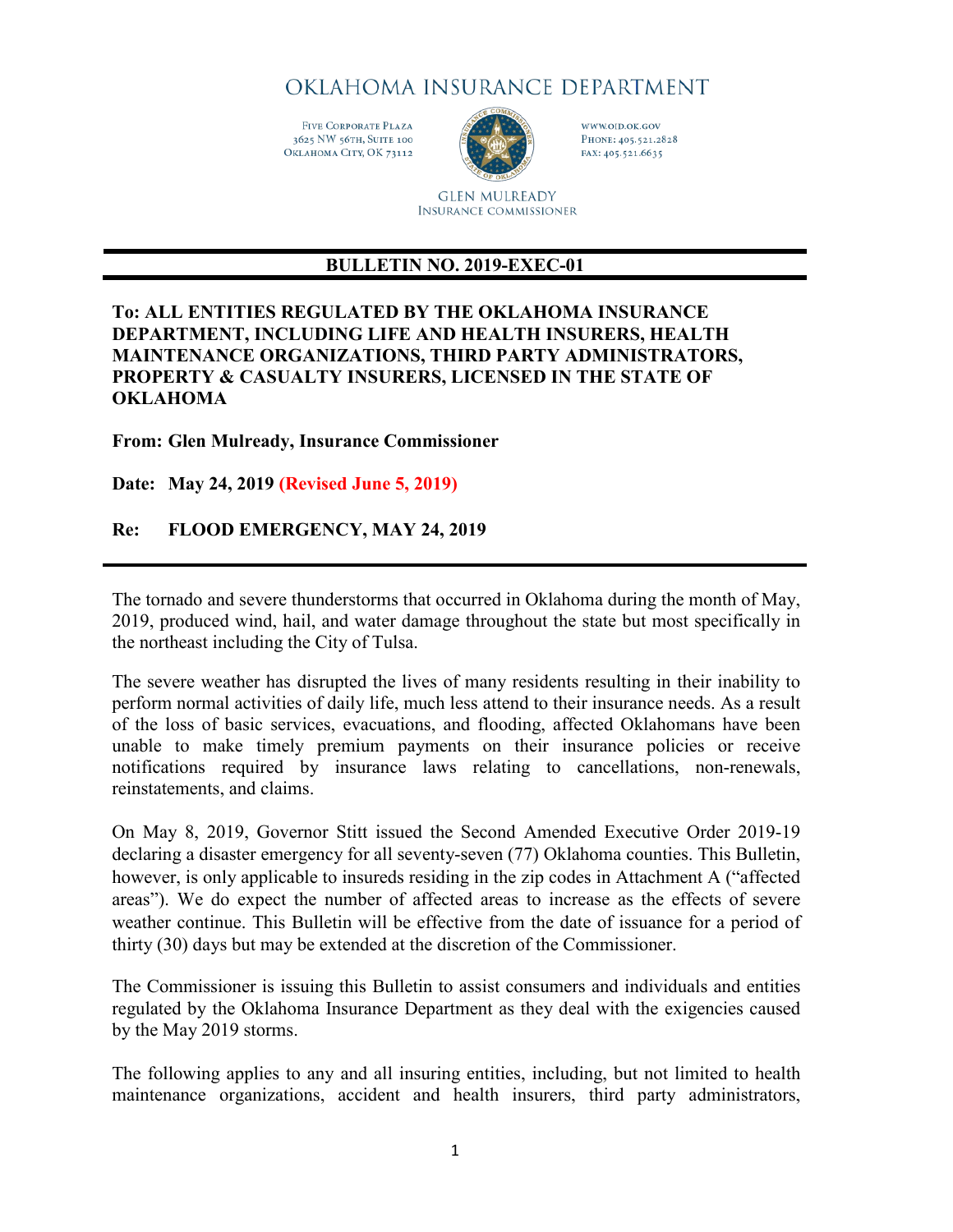discount medical plan organizations, property and casualty insurers, surplus and excess lines insurers, county mutual insurers, regarding all types of personal and commercial lines of insurance, including, but not limited to property and casualty insurance, life insurance, accident and health insurance, disability insurance, and all lines of coverage offered by any such entity regulated by the Oklahoma Insurance Department.

# **1. Coverage for insureds in the affected areas shall continue under all insurance policies in effect immediately preceding the severe storms occurring on and after the third week of May, and shall remain in effect until such time as this Bulletin expires.**

Insurers may not cancel, nonrenew, or terminate coverage in the affected areas while this Bulletin is in effect. This period of time is a grace period during which consumers can take those actions necessary to keep their policies in force. Further, insurers may not cancel, refuse to renew, or increase the premium of any homeowner's insurance policy or any other personal residential insurance coverage, which has been in effect more than forty-five (45) days, solely because the insured filed a first claim against the policy. This moratorium shall also be inclusive to any notification period required by Title 36 O.S. §§ 3639.1 and Oklahoma Regulation 365.15-1-14, for cancellation, nonrenewal or termination of coverages in the affected areas. The beginning of all of notification time periods shall not commence until the cessation of the moratorium period.

No insurer that issues any type of property or casualty insurance policy in this state shall increase premium rates, cancel a policy, or refuse to issue or renew a policy solely on the basis of a policyholder inquiring about making a claim, if the policyholder does not in fact submit a claim. (36 O.S. § 940)

The statutory intent includes, but is not limited to, requests by consumers for a letter from an insurer, that under their current policy, they do, or do not have flood insurance coverage, or, if the insured is inquiring about any other specific coverage under their current insurance policy.

**2. Insureds in the affected areas may request and obtain a copy of any of their insurance policies free of charge.**

**3. Insurers shall not implement any rate increase for policyholders in the affected areas while this Bulletin remains in effect unless such rate increase was filed with the Department prior to issuance of this Bulletin. The coverage shall remain in effect at the previously established rate.**

The Department recognizes that rating Oklahoma territories, counties and zip codes are not necessarily aligned and that insurers may have difficulty identifying policies in the affected areas. If an insurer has concerns with complying with the requirement of this section, please contact the Department to discuss a solution.

**4. When prescription drug coverage exists for insureds in the affected areas, insurers shall allow insureds to obtain refills of their prescriptions even if the prescription was recently filled.**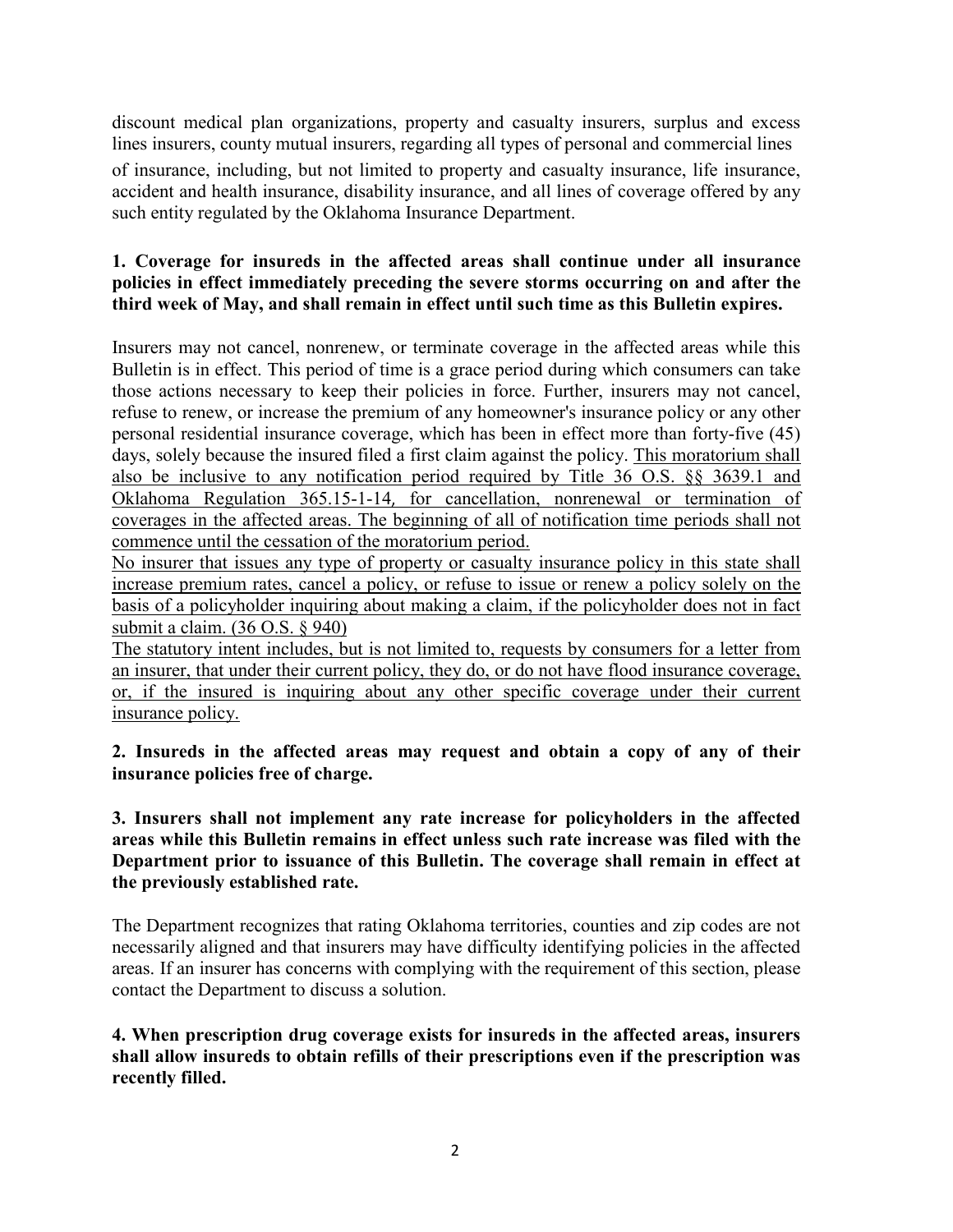Insurers should work with their insureds and members to provide coverage for replacement medications.

## **5. Any licensed public adjuster performing services in the affected areas shall exhibit their adjuster license to any prospective client before entering into any contract for the performance of or before performing adjustment or settlement services.**

This provision protects consumers from unlicensed adjustment activity. In Oklahoma, public adjusters must pass a competency test, obtain a bond, and pay an application fee before being licensed by the Department. Application information is available on the Department's web site: [www.oid.ok.gov.](http://www.oid.ok.gov/)

**6. No person required to be licensed as a public adjuster by the Department shall require the insured to pay a fee in advance of the payment by the insurance company or collect their entire fee from the first check issued by an insurance company, rather than as a percentage of each check issued by an insurance company.** 

**7. The insured has the right to cancel any contract with a licensed public adjuster performing adjustment or settlement until midnight of the third business day after the day on which the signed agreement was provided to the insured.**

Consumers have the right to cancel any contract with a public adjuster without providing an explanation. If a consumer changes his or her mind about a public adjuster contract, the consumer should notify the public adjuster in writing as soon as possible.

**8. No adjuster may, directly or indirectly, own or have a pecuniary interest in any business entity which provides construction or reconstruction related services on behalf of an insurance claimant for which the adjuster is providing services, nor may the adjuster, directly or indirectly, own or have a pecuniary interest in any other business entity which furnishes any supplies, material, services, or equipment purchased by or on behalf of the claimant unless providing services on a claim which is located in a municipality having a population of less than six thousand (6,000) persons; provided the adjuster gives written disclosure of the potential conflict of interest to both the insured and insurer prior to the performance of any adjuster services.**

It is a clear conflict of interest for a public adjuster to provide adjuster services and other claim-related services on a single claim. Any consumer or insurer who believes that a public adjuster has violated any of the restrictions set out in this Bulletin should contact the Department.

**Failure to comply with the requirements of this Bulletin may subject an individual or entity to penalties authorized in Title 36 Oklahoma Statutes.**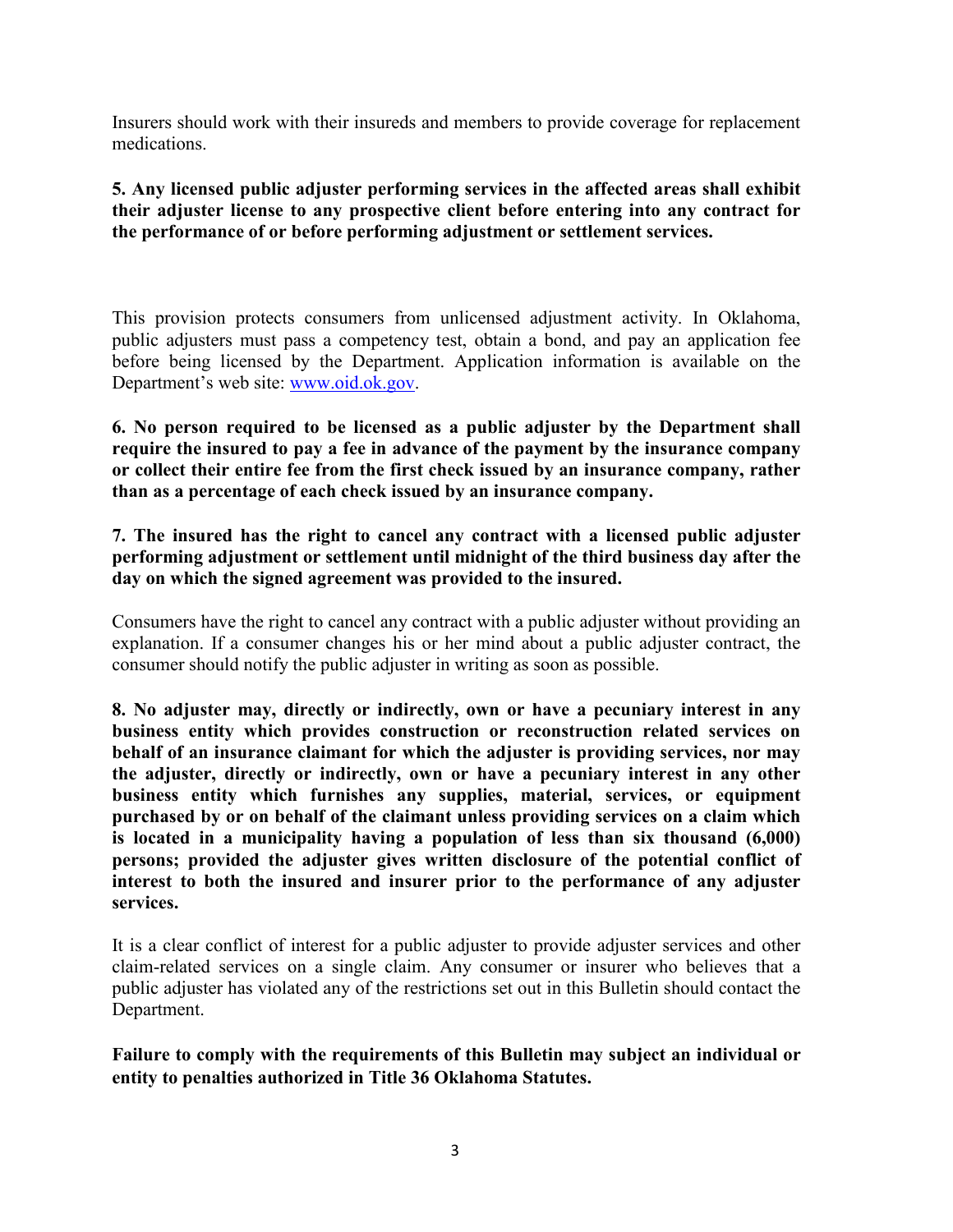**Flood Zip Code affected areas are provided on the attached Zip Code list and map as "Attachment A".**

**Questions or comments applicable to this bulletin should be directed to:** 

**Tyler Laughlin, Mike Rhoads, or Gordon Amini at:**

**Oklahoma Insurance Department Five Corporate Plaza, 3625 NW 56th, Suite100 Oklahoma City, OK 73112 405-521-2828**

**The Oklahoma Insurance Department encourages readers of this notice to periodically check the Department's web site<http://www.oid.ok.gov/> for news and updates to Bulletins and other relevant material.**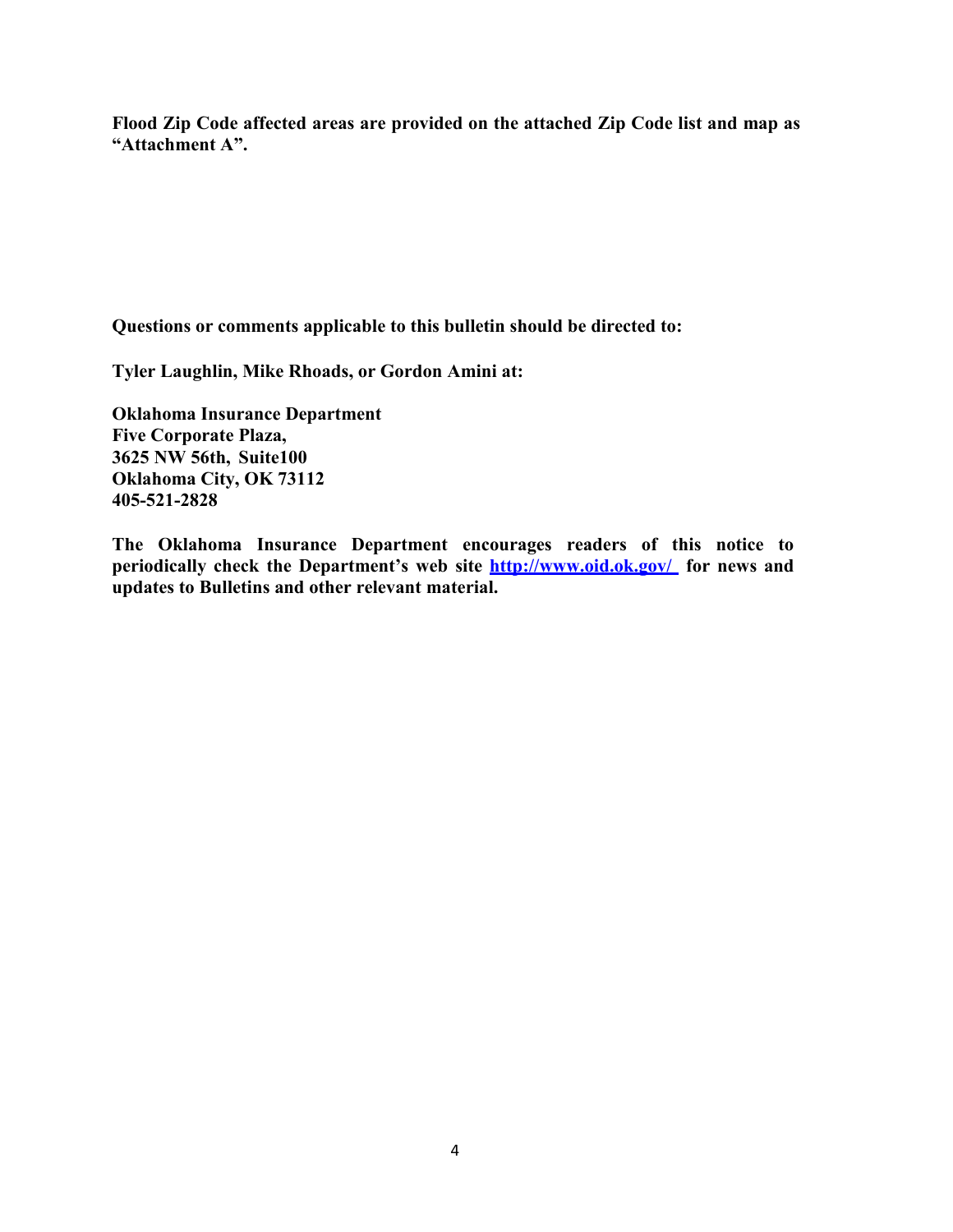# *ATTACHMENT A Flood Zip Codes*

| 73003 | 73077 | 73160 | 73627 | 73761 | 74053 | 74145  | 74455 | 74850 |
|-------|-------|-------|-------|-------|-------|--------|-------|-------|
| 73005 | 73078 | 73162 | 73632 | 73762 | 74054 | 74146  | 74456 | 74851 |
| 73006 | 73084 | 73165 | 73641 | 73766 | 74055 | 74301  | 74463 | 74852 |
| 73007 | 73086 | 73169 | 73644 | 73768 | 74056 | 74330  | 74464 | 74855 |
| 73008 | 73089 | 73170 | 73645 | 73771 | 74058 | 74331  | 74467 | 74856 |
| 73009 | 73090 | 73173 | 73647 | 73772 | 74059 | 74332  | 74469 | 74857 |
| 73010 | 73093 | 73179 | 73651 | 73773 | 74061 | 74333  | 74470 | 74859 |
| 73013 | 73096 | 73401 | 73655 | 73801 | 74062 | 74335  | 74501 | 74868 |
| 73014 | 73097 | 73430 | 73661 | 73838 | 74063 | 74337  | 74522 | 74873 |
| 73015 | 73099 | 73432 | 73662 | 74001 | 74066 | 74338  | 74525 | 74875 |
| 73016 | 73102 | 73439 | 73663 | 74002 | 74070 | 74339  | 74530 | 74878 |
| 73017 | 73103 | 73443 | 73664 | 74003 | 74072 | 74340  | 74538 | 74881 |
| 73018 | 73104 | 73446 | 73673 | 74006 | 74073 | 74342  | 74553 | 74883 |
| 73020 | 73105 | 73447 | 73701 | 74008 | 74074 | 74343  | 74554 | 74884 |
| 73022 | 73106 | 73448 | 73703 | 74010 | 74075 | 74344  | 74556 | 74901 |
| 73026 | 73107 | 73449 | 73716 | 74011 | 74079 | 74346  | 74565 | 74902 |
| 73027 | 73108 | 73450 | 73717 | 74012 | 74080 | 74347  | 74601 | 74932 |
| 73028 | 73109 | 73453 | 73720 | 74014 | 74081 | 74349  | 74604 | 74946 |
| 73030 | 73110 | 73455 | 73722 | 74015 | 74084 | 74350  | 74630 | 74948 |
| 73032 | 73111 | 73458 | 73724 | 74016 | 74085 | 74352  | 74631 | 74954 |
| 73034 | 73112 | 73460 | 73726 | 74017 | 74103 | 74354  | 74632 | 74959 |
| 73036 | 73114 | 73461 | 73727 | 74020 | 74104 | 74358  | 74633 | 74962 |
| 73038 | 73115 | 73463 | 73728 | 74021 | 74105 | 74360  | 74636 | 74964 |
| 73041 | 73116 | 73501 | 73729 | 74022 | 74106 | 74361  | 74637 |       |
| 73044 | 73117 | 73503 | 73731 | 74023 | 74107 | 74363  | 74640 |       |
| 73045 | 73118 | 73505 | 73733 | 74026 | 74108 | 74364. | 74641 |       |
| 73047 | 73119 | 73507 | 73734 | 74027 | 74110 | 74365  | 74643 |       |
| 73048 | 73120 | 73521 | 73735 | 74028 | 74112 | 74366  | 74644 |       |
| 73049 | 73121 | 73526 | 73736 | 74029 | 74114 | 74367  | 74646 |       |
| 73050 | 73122 | 73527 | 73737 | 74032 | 74115 | 74368  | 74647 |       |
| 73051 | 73127 | 73529 | 73738 | 74033 | 74116 | 74369  | 74650 |       |
| 73053 | 73128 | 73530 | 73739 | 74034 | 74117 | 74370  | 74651 |       |
| 73054 | 73129 | 73533 | 73741 | 74035 | 74119 | 74401  | 74652 |       |
| 73058 | 73130 | 73542 | 73742 | 74036 | 74120 | 74403  | 74653 |       |
| 73059 | 73131 | 73543 | 73743 | 74037 | 74126 | 74421  | 74701 |       |
| 73061 | 73132 | 73547 | 73744 | 74038 | 74127 | 74423  | 74729 |       |
| 73062 | 73134 | 73552 | 73746 | 74039 | 74128 | 74429  | 74730 |       |
| 73063 | 73135 | 73556 | 73747 | 74041 | 74129 | 74434  | 74748 |       |
| 73064 | 73139 | 73560 | 73749 | 74042 | 74130 | 74435  | 74801 |       |
| 73065 | 73141 | 73564 | 73750 | 74044 | 74131 | 74436  | 74804 |       |
| 73066 | 73142 | 73572 | 73753 | 74045 | 74132 | 74441  | 74824 |       |
| 73067 | 73145 | 73601 | 73754 | 74047 | 74133 | 74446  | 74830 |       |
| 73068 | 73149 | 73620 | 73755 | 74048 | 74134 | 74447  | 74832 |       |
| 73069 | 73150 | 73622 | 73758 | 74050 | 74135 | 74450  | 74833 |       |
| 73071 | 73151 | 73624 | 73759 | 74051 | 74136 | 74452  | 74834 |       |
| 73072 | 73159 | 73626 | 73760 | 74052 | 74137 | 74454  | 74848 |       |